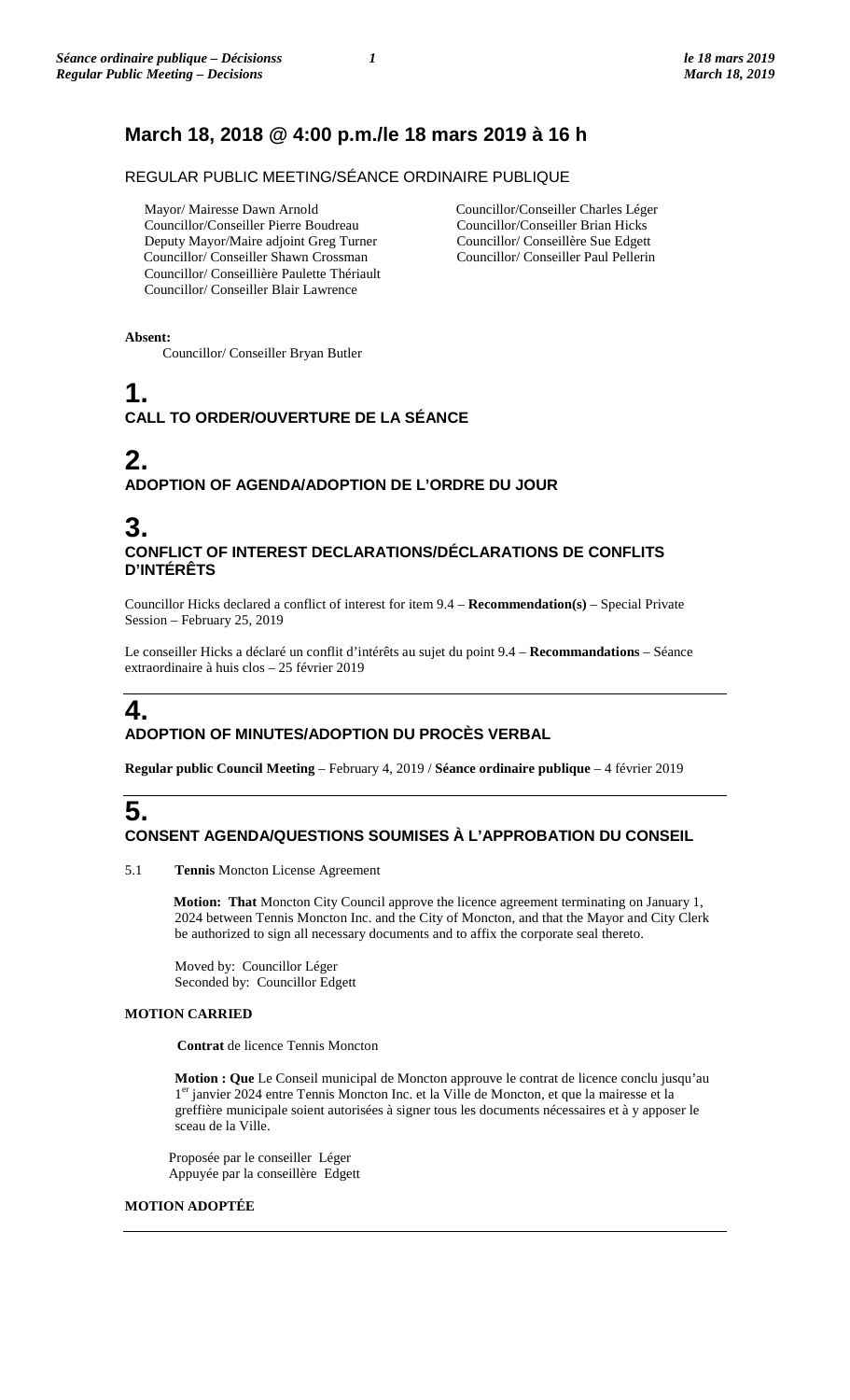# **6. PUBLIC AND ADMINISTRATION PRESENTATIONS/ EXPOSÉS DU PUBLIC ET DE L'ADMINISTRATIONS**

6.1 **Public Presentation** – Moncton High School / Royal Oaks – Transportation – Mike Belong, Principal Moncton High and Kevin Morrison, President of Royal Oaks Association

**Présentation** publique – École Moncton High / Royal Oaks – Transport – Mike Belong, directeur de l'école Moncton High et Kevin Morrison, président de la Royal Oaks Association

6.2 **Presentation** – Refugee Story – Yousef Alachhab

**Présentation** – Témoignage d'un réfugié – Yousef Alachhab

6.3 **Presentation** – Canadian Union of Public Employee Local 51 – Marcos Salib

**Présentation** – Section locale 51 du Syndicat canadien de la fonction publique – Marcos Salib

6.4 **Presentation** – Cultural Board Annual Update – Thomas Raffy, Co-Chair, Joanne Duguay, Cultural Development Officer

**Présentation** – Mise à jour annuelle du Conseil culturel – Thomas Raffy, co-président et Joanne Duguay, agente de développement culturel

**Other Presentation/Autres présentations**

# **7. PLANNING MATTERS/ QUESTIONS D'URBANISME**

## 7.1 **New application** – 5 Pleasant Street

**Motion: That** Moncton City Council proceed with the Municipal Plan amendment being By-law Z-113.26 and the Zoning By-law amendment being By-law Z-213.65 and:

- 1) That Council give 1st reading to Municipal Plan amendment By-law Z-113.26 and the Zoning By-law amendment By-law Z-213.65;
- 2) That a public presentation for the plan amendment be set for April 1, 2019
- 3) That a public hearing be set for May 6, 2019; and
- 4) That By-law Z-113.26 and Z-213.65 be referred to the Planning Advisory Committee for its written views; and

The rezoning, if approved, should be subject to a conditional zoning agreement, including but not limited to:

- 1) That a piece of the existing building be saved and integrated into the site to commemorate the church;
- 2) That landscaping along the western side of the building be completed as per section 129(2) of Zoning By-law Z-213 within one year of the completion of the development and that this be shown on a revised site plan prior to the issuance of a Building and Development permit;
- 3) That notwithstanding section 129(5)(b) the jogs and recesses are permitted to be larger than the required nine metres as per the elevation drawings;
- 4) That the applicant shall submit the WAWA (Wetland And Watercourse Alteration) permit prior to the issuance of a Building and Development permit
- 5) That the rezoning agreement be signed within 12 months of it coming into effect unless an extension is approved, and if the agreement is not signed by the deadline, the rezoning will not come into effect;
- 6) The development shall be carried out in substantial conformance with the plans and drawings submitted as Schedule B; and
- 7) That the \$1,000 security deposit required for a Conditional Rezoning Agreement and bylaw registry fees, be paid prior to registration.

Moved by: Councillor Boudreau Seconded by: Councillor Léger

## **MOTION CARRIED**

**Voting Nay :** *Councillor Pellerin Councillor Crossman*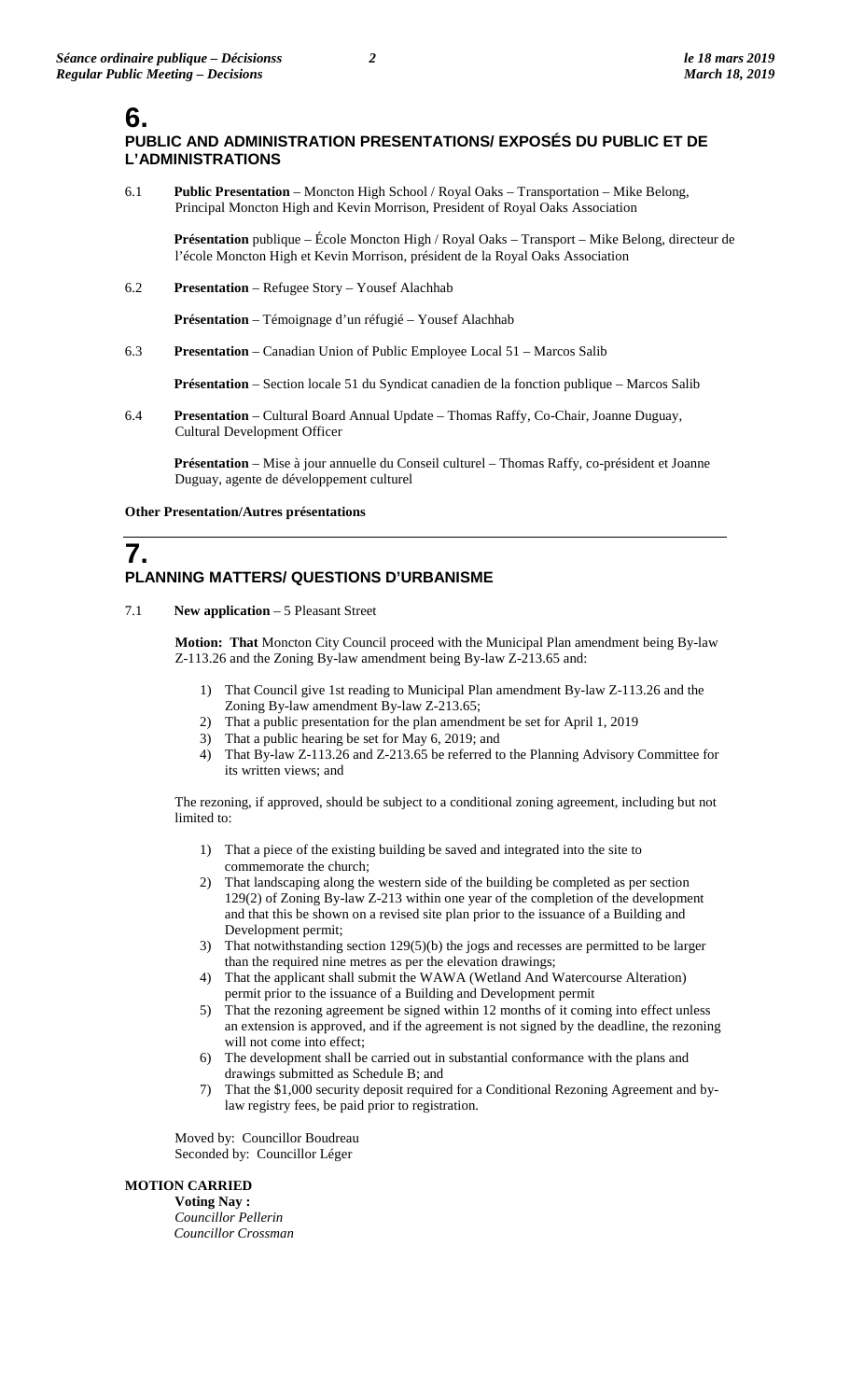#### **Nouvelle demande de zonage –** 5, rue Pleasant

**Motion : Que** le Conseil municipal de Moncton aille de l'avant avec le processus de modification de l'arrêté sur le Plan municipal n° Z-113.26 et de l'arrêté de zonage n° 213.65 et :

- 1) Que le Conseil municipal soumette à une première lecture l'Arrêté de modification du Plan municipal Z-113.26 et l'Arrêté Z-213.65 modifiant l'Arrêté de zonage;
- 2) Qu'une présentation publique soit tenue le  $1<sup>er</sup>$  avril 2019 au sujet de la modification proposée;
- 3) Qu'une audience publique soit tenue le 6 mai 2019;
- 4) Que les modifications Z-113.26 et Z-213.65 soient renvoyés au Comité consultatif d'urbanisme afin d'obtenir par écrit ses avis.

Le rezonage, s'il est approuvé, doit faire l'objet d'une entente conditionnelle sur le rezonage, qui comprend, entre autres, les dispositions suivantes :

- 1) Qu'une partie de l'édifice existant soit sauvegardée et intégrée avec le nouvel immeuble pour rappeler qu'il y avait une église;
- 2) Que le paysagement du côté ouest de l'immeuble soit réalisé conformément à l'article 129(2) de l'Arrêté de zonage Z-213 dans le délai d'un an de la fin des travaux d'aménagement et que ce paysagement soit représenté sur un plan de lotissement révisé avant de délivrer le permis de construction et d'aménagement;
- 3) Que malgré l'article 129(5)(b), il soit autorisé que les saillies et les retraits soient supérieurs aux 9 mètres exigés selon les dessins en élévation;
- 4) Que le demandeur dépose le permis de modification des milieux humides et des cours d'eau (MMHC) avant que soit délivré le permis de construction et d'aménagement.
- 5) Que l'entente de rezonage soit signée dans les 12 mois de la date à laquelle elle entre en vigueur, sauf si une prorogation est approuvée, et que si l'entente n'est pas signée au plus tard à l'échéance, le rezonage n'entre pas en vigueur;
- 6) Les travaux d'aménagement doivent être réalisés en respectant essentiellement les plans et les dessins présentés dans l'annexe B;
- 7) Le dépôt de garantie de 1 000 \$ exigé dans le cadre d'une entente conditionnelle et les droits relatifs au registre des arrêtés doivent être acquittés avant l'enregistrement.

Proposée par le conseiller Boudreau Appuyée par le conseiller Léger

**MOTION ADOPTÉE** *Contre Conseiller Pellerin Conseiller Crossman*

## 7.2 **Public Hearing** – 132 McLaughlin Drive (PID 00773168)

**Motion: That** Moncton City Council proceed with the Zoning By-law amendment subject to the following conditions:

- 1) That a right-of-way agreement be registered on the subject property for shared driveway access and shared parking with the abutting property PID 70594650;
- 2) That notwithstanding section 42(1)(c) of Zoning By-law Z-213, parking for the subject lot is permitted on a different lot and in a different zone as parking will be shared throughout the overall development plan area, (Zoned SC – Suburban Commercial), as per the registered right-of-way agreement;
- 3) That notwithstanding section  $12\frac{9}{5}$ (c) of Zoning By-law Z-213, corrugated metal panels are permitted on a portion of the facade as per the elevation drawings attached as Schedule B;
- 4) That the fence on the south side be erected prior to construction work on the subject site to ensure the construction work does not negatively impact the adjacent residential neighbours;
- 5) That the landscaping be completed, as per the site plan attached as schedule B, no later than September 30th of the year following issuance of the development permit for the subject project;
- 6) That as per Policy PA-1 (Plan Administration & Implementation), a Municipal Plan amendment is not required;
- 7) That the rezoning agreement be signed within 12 months of it coming into effect unless an extension is approved, and if the agreement is not signed by the deadline, the rezoning will not come into effect;
- 8) The development shall be carried out in substantial conformance with the plans and drawings submitted as Schedule B; and
- 9) That the \$1,000 security deposit required for a Conditional Rezoning Agreement and bylaw registry fees, be paid prior to registration

Moved by: Deputy Mayor Turner Seconded by: Councillor Thériault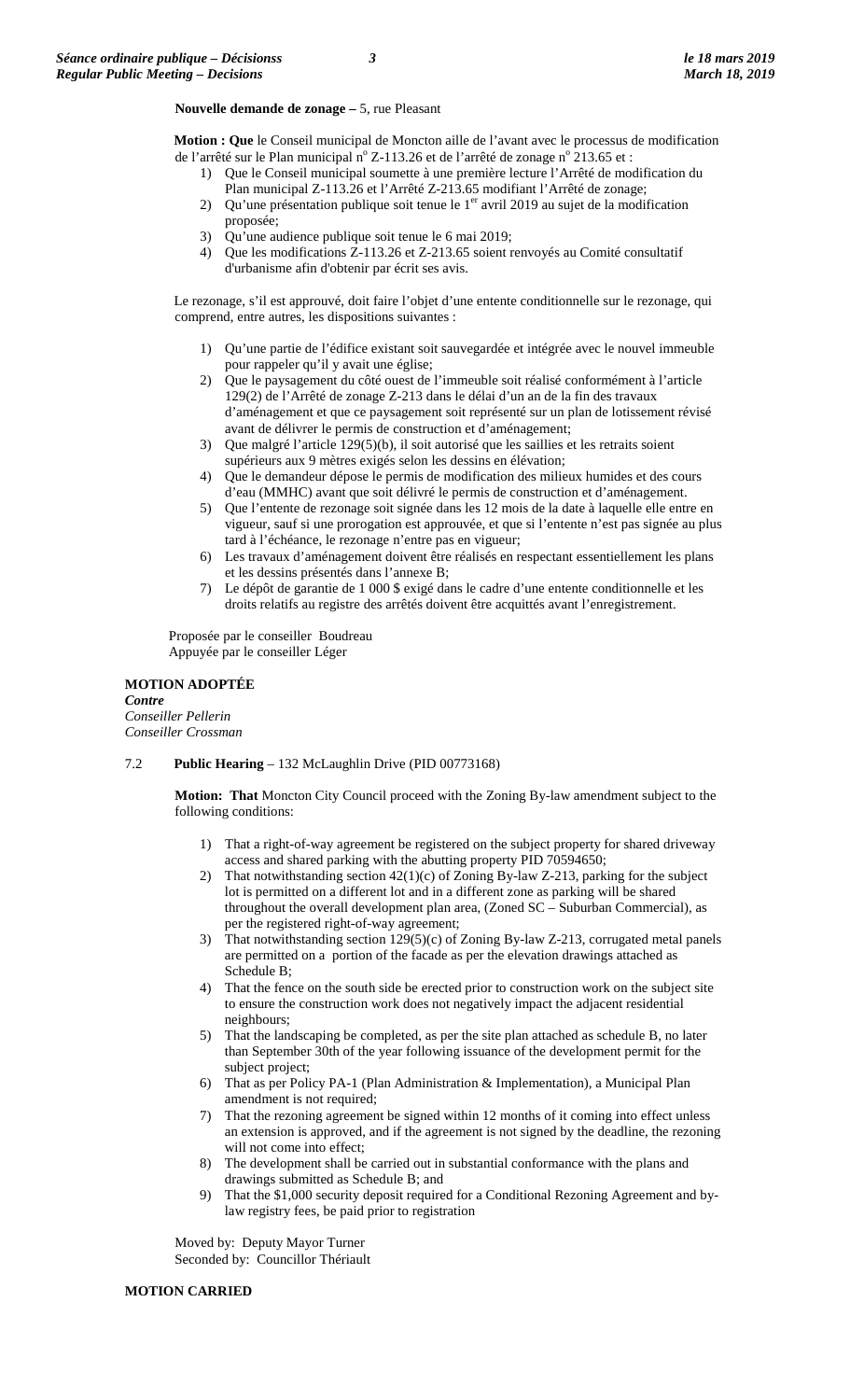#### **Audience publique** – 132, promenade McLaughlin (NID 00773168)

**Motion : Que** le Conseil municipal de Moncton procède à la modification de l'Arrêté de zonage sous réserve des conditions suivantes :

- 1) Qu'une convention de droit de passage soit enregistrée sur la propriété visée pour la voie d'accès partagée et le stationnement partagé avec la propriété voisine (NID 70594650);
- 2) Que sans égard à l'article 42(1)(c) de l'Arrêté de zonage Z-213, le stationnement sur le lot visé soit autorisé sur un lot différent et dans une zone différente, puisque le stationnement sera partagé dans l'ensemble de la zone du plan d'aménagement (Zone SC – commerciale suburbaine), conformément à la convention de droit de passage enregistrée;
- 3) Que sans égard à l'article 129(5)(c) de l'Arrêté de zonage Z-213, les panneaux de tôle ondulée soient autorisés sur une partie de la façade conformément aux plans d'élévation reproduits ci-joints dans l'annexe B;
- 4) Que la clôture du côté sud soit aménagée avant les travaux de construction sur le site visé afin de s'assurer que les travaux de construction ne nuisent pas aux voisins du quartier résidentiel contigu;
- 5) Que les travaux de paysagement soient achevés, conformément au plan de situation reproduit ci-joint dans l'annexe B, au plus tard le 30 septembre de l'année suivant la délivrance du permis d'aménagement pour le projet visé;
- 6) Que conformément à la politique PA-1 (Administration et mise en œuvre du Plan), il ne soit pas nécessaire de modifier le Plan municipal;
- 7) Que l'entente de rezonage soit signée dans les 12 mois de la date à laquelle elle entre en vigueur, sauf si une prorogation est approuvée, et que si l'entente n'est pas signée au plus tard à l'échéance, le rezonage n'entre pas en vigueur;
- 8) Les travaux d'aménagement doivent être réalisés en respectant essentiellement les plans et les dessins présentés dans l'annexe B;
- 9) Le dépôt de garantie de 1 000 \$ exigé dans le cadre d'une entente conditionnelle et les droits relatifs au registre des arrêtés doivent être acquittés avant l'enregistrement.

Proposée par le maire adjoint Turner Appuyée par la conseillère Thériault

#### **MOTION ADOPTÉE**

7.3 **Public Hearing** –YMCA Moncton North End Community Centre Rezoning

**Motion: That** Moncton City Council proceed with the Zoning By-law amendment subject to the following conditions:

- 1) That a 15 metre wide treed buffer be maintained along the northern property line as shown in Schedule B;
- 2) That notwithstanding Section 63(1) of Zoning By-law Z-213, a fence or hedge is not required along the northern property line;
- 3) That notwithstanding Section 58(2) of Zoning By-law Z-213, street trees are not required along Fisher Street;
- 4) That notwithstanding Section 42(1) of Zoning By-law Z-213, 155 parking spaces will be provided.
- 5) That the development be carried out in substantial conformance with the plans and drawings submitted as Schedule B

Moved by: Councillor Hicks Seconded by: Councillor Lawrence

## **MOTION CARRIED**

**Audience publique** – Rezonage pour le Centre communautaire du quartier nord (YMCA)

**Motion : Que** le Conseil municipal de Moncton procède à la modification de l'Arrêté de zonage sous réserve des conditions suivantes :

- 1) Une zone-tampon paysagée de 15 m doit être aménagée et maintenue le long de la limite de propriété nord;
- 2) Sans égard à l'article 63(1) de l'Arrêté de zonage Z-213, une haie ou une clôture n'est pas nécessaire le long de la limite de propriété nord;
- 3) Sans égard à l'article 58(2) de l'Arrêté de zonage Z-213, des arbres de rue ne sont pas requis le long de la rue Fisher;
- 4) Sans égard à l'article 42(1) de l'Arrêté de zonage Z-213, il y aura 155 espaces de stationnement offerts; et
- 5) Les travaux d'aménagement doivent être réalisés en respectant essentiellement les plans et les dessins déposés.

Proposée par le conseiller Hicks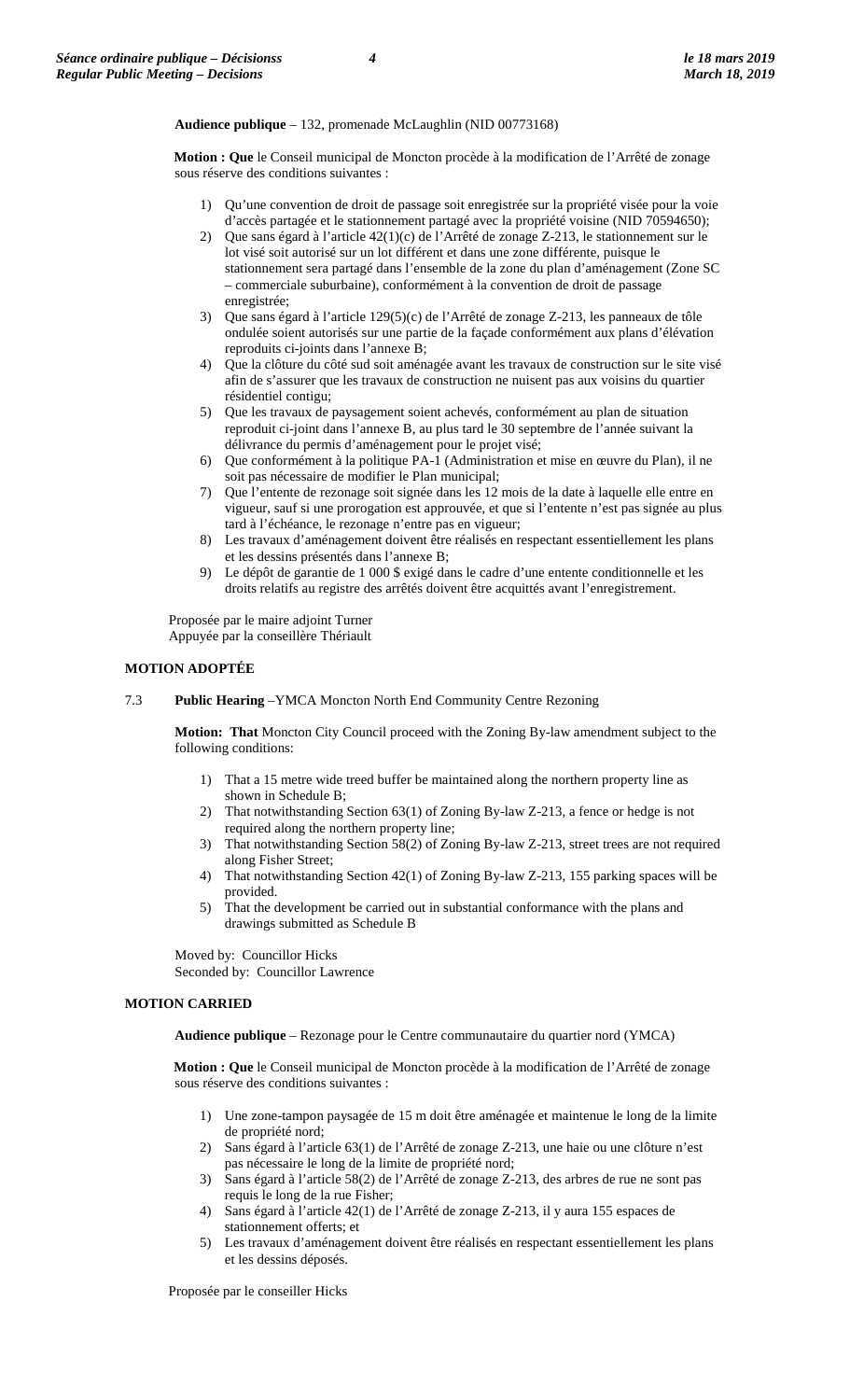Appuyée par le conseiller Lawrence

#### **MOTION ADOPTÉE**

7.4 **Amending** Dewey E. Steeves Subdivision – Cash in Lieu

**Motion: That** Council require Cash in Lieu of Land for Public Purposes for the Amending Dewey E Steeves Subdivision in the amount of \$3,600.00.

Moved by: Councillor Léger Seconded by: Councillor Edgett

#### **MOTION CARRIED**

**Modification** du lotissement Dewey E. Steeves – compensation financière

**Motion : Que** le Conseil exige une compensation financière du terrain d'utilité publique en contrepartie de la modification du lotissement Dewey E. Steeves pour la somme de 3 600 \$.

Proposée par le conseiller Léger Appuyée par la conseillère Edgett

# **MOTION ADOPTÉE**

# **8. STATEMENTS BY MEMBERS OF COUNCIL/ EXPOSÉS DES MEMBRES DU CONSEIL**

Paulette Thériault Blair Lawrence Charles Léger Brian Hicks Bryan Butler

Susan Edgett Paul Pellerin Pierre Boudreau Shawn Crossman Greg Turner Dawn Arnold

# **9.**

# **REPORTS AND RECOMMENDATIONS FROM COMMITTEES AND PRIVATE MEETINGS/ RAPPORTS ET RECOMMANDATIONS DES COMITÉS ET RÉUNIONS À HUIS CLOS**

## 9.1 **Recommendation(s)** – Private Session – February 11, 2019

**Motion: That** Moncton City Council direct administration to implement the structural measures included under Scenario 1 (Phase 1) of the Neighbourhood Flood Mitigation Study completed by Crandall Engineering in partnership with the IBI Group, which consist of infrastructure renewal with a sewer relief system and detention pond, and that administration review the estimated costs of \$11,813,000 and bring forward possible implementation timelines and strategy during the 2020 capital works budget process deliberation; and further

**That** administration be directed to proceed with a public information session for the residents of the Lewisville and East End areas to discuss the results of the Study.

Moved by: Councillor Crossman Seconded by: Councillor Thériault

#### **MOTION CARRIED**

**Recommandations** – Séance à huis clos – 11 février 2019

**Motion : Que** le Conseil municipal de Moncton donne à l'Administration pour consigne de mettre en œuvre les mesures structurelles comprises dans le scénario 1 (phase 1) de l'Étude sur la maîtrise des inondations dans les quartiers, réalisée par Crandall Engineering en partenariat avec le Groupe IBI, ce qui consiste à renouveler les infrastructures en les dotant d'un réseau d'évacuation des eaux pluviales et d'un bassin de retenue et que l'Administration passe en revue les coûts estimés de 11 813 000 \$ et soumette les délais et la stratégie de mise en œuvre envisageables pendant les délibérations portant sur le processus d'établissement du budget des travaux d'immobilisations de 2020;

**Que** l'Administration ait pour consigne de tenir une séance d'information publique à l'intention des résidants du quartier de Lewisville et du quartier est afin de discuter des résultats de l'Étude.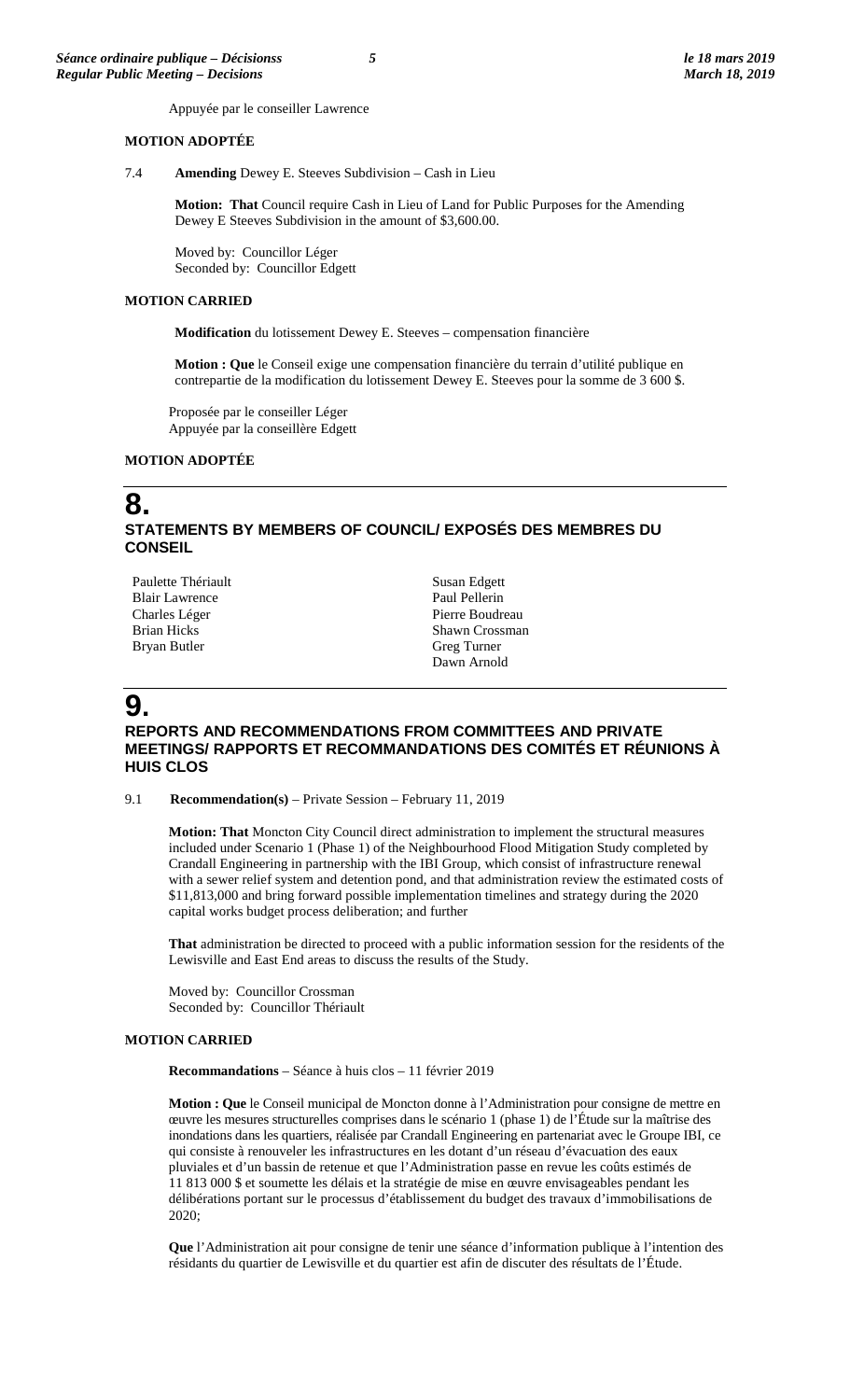Proposée par le conseiller Crossman Appuyée par la conseillère Thériault

# **MOTION ADOPTÉE**

- 9.2 **Recommendation(s)** Committee of the Whole February 25, 2019
	- 1. That Moncton City Council adopt, in principle, the Visitor Economy Master Plan as developed by FLOOR13, in collaboration with City of Moncton, the Southeast Regional Service Commission and key community stakeholders, and refer to administration for implementation.

Moved by: Councillor Léger Seconded by: Councillor Turner

# **MOTION CARRIED**

2. That Moncton City Council approve the draft Request For Proposal – Integrity Commissioner Services, and direct Administration to issue the Request For Proposal to the market.

Moved by: Councillor Léger Seconded by: Councillor Lawrence

# **MOTION CARRIED**

**VOTING NAY :**  *Councillor Hicks Councillor Pellerin Councillor Crossman*

 **Recommandations** – Comité plénier – 25 février 2019

1. Que le Conseil municipal de Moncton adopte, en principe, le Plan directeur de l'économie du tourisme, établi par FLOOR13 en collaboration avec la Ville de Moncton, la Commission de services régionaux du Sud-Est et les principaux intervenants communautaires, et que l'on confie à l'Administration le soin de le mettre en œuvre.

Proposée par le conseiller Léger Appuyée par le conseiller Turner

#### **MOTION ADOPTÉE**

2. Que le Conseil municipal de Moncton approuve la version provisoire de la Demande de propositions pour les services du commissaire à l'intégrité et donne pour consigne à l'Administration de publier la Demande de propositions.

Proposée par le conseiller Léger Appuyée par le conseiller Lawrence

# **MOTION ADOPTÉE**

**CONTRE:** *Conseiller Hicks Conseiller Pellerin Conseiller Crossman*

#### 9.3 **Recommendation(s)** – Special Private Session – February 25, 2019

**Motion: That** the City of Moncton provide an additional short term loan to Curl Moncton in the amount of \$207,484 based on the following conditions:

- a) Curl Moncton will begin its Capital Fundraising Campaign no later than June 1st, 2019 and increase its target to \$400,000.
- b) City of Moncton will receive 50 per cent of the contributions from this campaign as the funds are received by Curl Moncton and these will be applied against the short-term loan.
- c) The outstanding amount from the short-term loan of \$207,484 owed to the City, will be subject to interest at prime  $+2\%$  and debt payments for the outstanding amount will begin in October of 2020 and must be fully paid before 2026.
- d) The City will require Financial Statement updates twice per year.
- e) The loan will be secured via mortgage against the property, similar to the previous loan amounts.

That the first payment of the existing loans begin in 2020 in lieu of October 2019. And that in the interest of transparency a representative from the City of Moncton be appointed to

the Board of Curl Moncton.

And finally, that the Mayor and City Clerk be authorized to execute all necessary documents and to affix the Corporate Seal thereto.

Moved by: Councillor Boudreau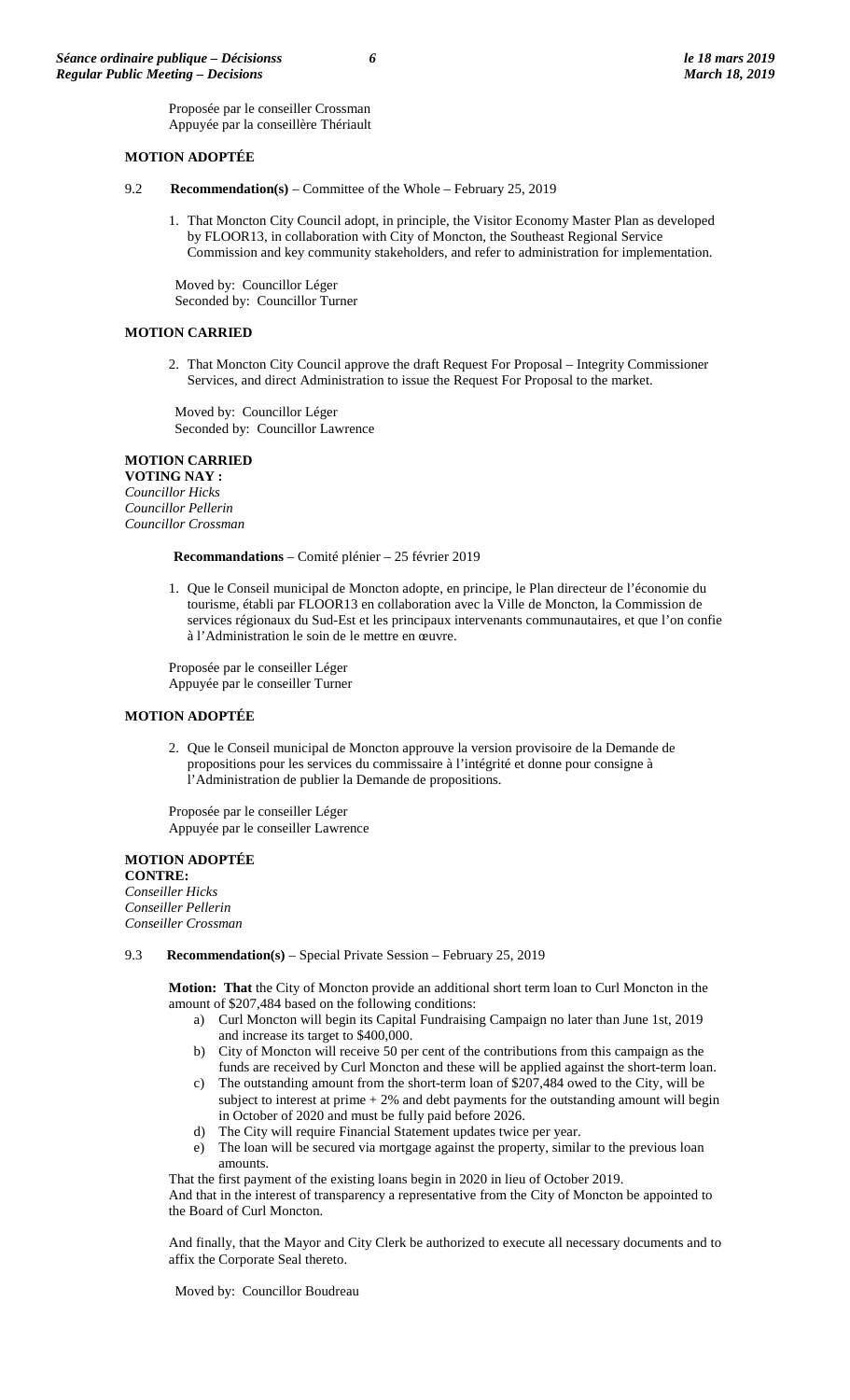Seconded by: Councillor Léger

#### **MOTION CARRIED**

*Councillors Pellerin and Hicks not present for vote*

 **Recommandations** – Séance extraordinaire à huis clos – 25 février 2019

**Motion : Que** la Ville de Moncton consente à Curl Moncton un autre prêt à court terme de 207 484 \$ sous réserve des conditions suivantes :

- a) Curl Moncton lance sa campagne de financement des immobilisations au plus tard le
	- 1<sup>er</sup> juin 2019 et hausse son objectif à 400 000 \$;
- b) la Ville de Moncton touche 50 % des contributions recueillies grâce à cette campagne; les fonds versés à Curl Moncton sont affectés au financement du prêt à court terme;
- c) l'encours du prêt à court terme de 207 484 \$ à rembourser à la Ville donne lieu à des intérêts au taux privilégié majoré de 2 %, et le remboursement de la dette correspondant à l'encours exigible commence en octobre 2020; la dette doit être entièrement libérée avant  $2026$
- d) la Ville exige des états financiers à jour deux fois par an;
- e) le prêt est garanti grâce à une hypothèque sur la propriété, au même titre que les prêts antérieurs.

Que Curl Moncton commence à rembourser le prêt en 2020, plutôt qu'en octobre 2019. Que, par souci de transparence, un représentant de la Ville de Moncton soit nommé au conseil d'administration de Curl Moncton.

Et enfin, que la mairesse et la greffière municipale soient autorisées à signer tous les documents nécessaires et à y apposer le sceau de la Ville.

Proposée par le conseiller Boudreau Appuyée par le conseiller Léger

#### **MOTION ADOPTÉE**

*Conseillers Pellerin et Hicks n'étaient pas présent pour le vote*

#### 9.4 **Recommendation(s)** – Private Session – March 11, 2019

**Motion: That** Moncton City Council authorize administration to extend the current one-zone waste collection agreement with the current service provider, on a temporary basis, to provide additional collection equipment and staff for any and all zones (for a minimum of 6 months) at a negotiated rate of \$4.98 per month per household plus HST @ 15% (\$62.32 annual price per household including the portion of municipal taxes) as positions become vacant due to attrition of CUPE employees and that the Mayor and City Clerk be authorized to execute all necessary documents and affix the corporate seal thereto.

Moved by: Councillor Lawrence Seconded by: Councillor Edgett

**MOTION CARRIED VOTING NAY** *Councillor Pellerin Councillor Thériault Councillor Hicks Councillor Crossman*

**Recommandations** – Séance à huis clos – 11 mars 2019

**Motion : Que** le Conseil municipal de Moncton autorise l'Administration à proroger, à titre provisoire, l'accord en vigueur avec l'actuel fournisseur de services pour la collecte des déchets dans une zone, afin de prévoir des employés et des biens d'équipement supplémentaires pour la collecte dans toutes les zones (pendant au moins six mois) à un tarif négocié de 4,98 \$ par mois par ménage, majoré de la TVH de 15 % (ce qui donne un prix annuel de 62,32 \$ par ménage, en tenant compte de la tranche des taxes municipales) lorsque des postes se libèrent en raison de l'attrition des employés affiliés au SCFP, et que la mairesse et la greffière municipale soient autorisées à signer tous les documents nécessaires et à y apposer le sceau de la Ville.

Proposée par le conseiller Lawrence Appuyée par la conseillère Edgett

#### **MOTION ADOPTÉE CONTRE** *Conseiller Pellerin*

*Conseillere Thériault Conseiller Hicks Conseiller Crossman*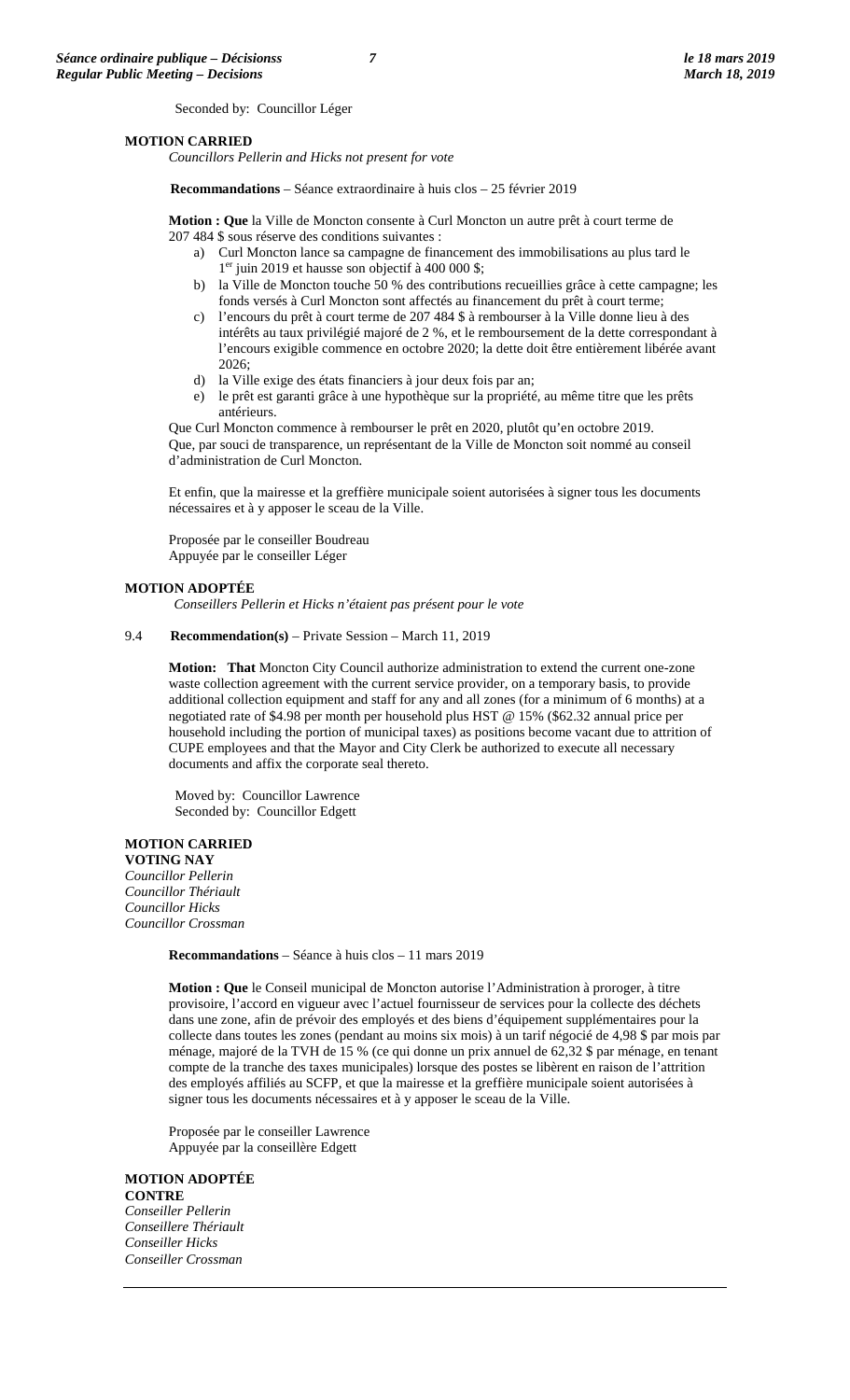# **10. REPORTS FROM ADMINISTRATION/ RAPPORTS DE L'ADMINISTRATION**

## 10.1 **City Contract W19B 02DC** - Water Renewal (Salisbury/Kendra)

#### **Motion:**

**That** City Contract No. W19B 02DC, Water Renewal, be awarded to Dexter Construction Company Limited in the amount of \$1,718,708.35 including HST (1,558,584.51 net municipal cost), and that the budget for the project be set at \$1,800,000 including net HST, engineering and contingency.

It is also recommended that a contract be drafted, and that the Mayor and City Clerk be authorized to sign said contract and affix the Corporate Seal of the City of Moncton.

Moved by: Councillor Léger Seconded by: Councillor Lawrence

# **MOTION CARRIED**

*Councillor Pellerin not present for vote*

 **Contrat de ville W19B 02DC** - Renouvellement d'une conduite d'eau (Salisbury/Kendra)

#### **Motion :**

Que le contrat de la Ville n<sup>0</sup> W19B 02DC (Renouvellement d'une conduite d'eau) soit attribué à Dexter Construction Company Limited pour la somme de 1 718 708,35 \$, TVH comprise (coût net de 1 558 584,51 \$ pour la municipalité), et que le budget du projet s'établisse à la somme de 1 800 000 \$, nette de la TVH, des travaux de génie et de la provision pour éventualités.

Il est également recommandé qu'un contrat soit rédigé et que la mairesse et la greffière municipale soient autorisées à signer ledit contrat et à y apposer le sceau de la Ville.

Proposée par le conseiller Léger Appuyée par le conseiller Lawrence

#### **MOTION ADOPTÉE**

*Conseiller Pellerin n'était pas présent pour le vote*

10.2 **City Contract W19D 02AA** – Street Reconstruction No. 1 (Alexander/Hollywood)

#### **Motion:**

**That** City Contract No. W19D 02AA, Street Reconstruction No. 1, be awarded to Monarch Construction Ltd. in the amount of \$2,072,829.00 including HST (\$1,879,713.44 net municipal cost), and that the budget for the project be set at \$2,175,000 including net HST, engineering and contingency.

It is also recommended that a contract be drafted, and that the Mayor and City Clerk be authorized to sign said contract and affix the Corporate Seal of the City of Moncton.

Moved by: Councillor Lawrence Seconded by: Councillor Léger

#### **MOTION CARRIED**

*Councillor Pellerin not present for vote*

**Contrat de ville W19D 02AA** – Reconstruction de rue  $n^{\circ}$  1 (Alexander/Hollywood)

#### **Motion :**

Que le contrat de la Ville n<sup>o</sup> W19D 02AA (Reconstruction de rue n<sup>o</sup> 1) soit attribué à Monarch Construction Ltd. pour la somme de 2 072 829 \$, TVH comprise (coût net de 1 879 713,44 \$ pour la municipalité), et que le budget du projet s'établisse à la somme de 2 175 000 \$, nette de la TVH, des travaux de génie et de la provision pour éventualités.

Il est également recommandé qu'un contrat soit rédigé et que la mairesse et la greffière municipale soient autorisées à signer ledit contrat et à y apposer le sceau de la Ville.

Proposée par le conseiller Lawrence Appuyée par le conseiller Léger

#### **MOTION ADOPTÉE**

*Conseiller Pellerin n'était pas présent pour le vote*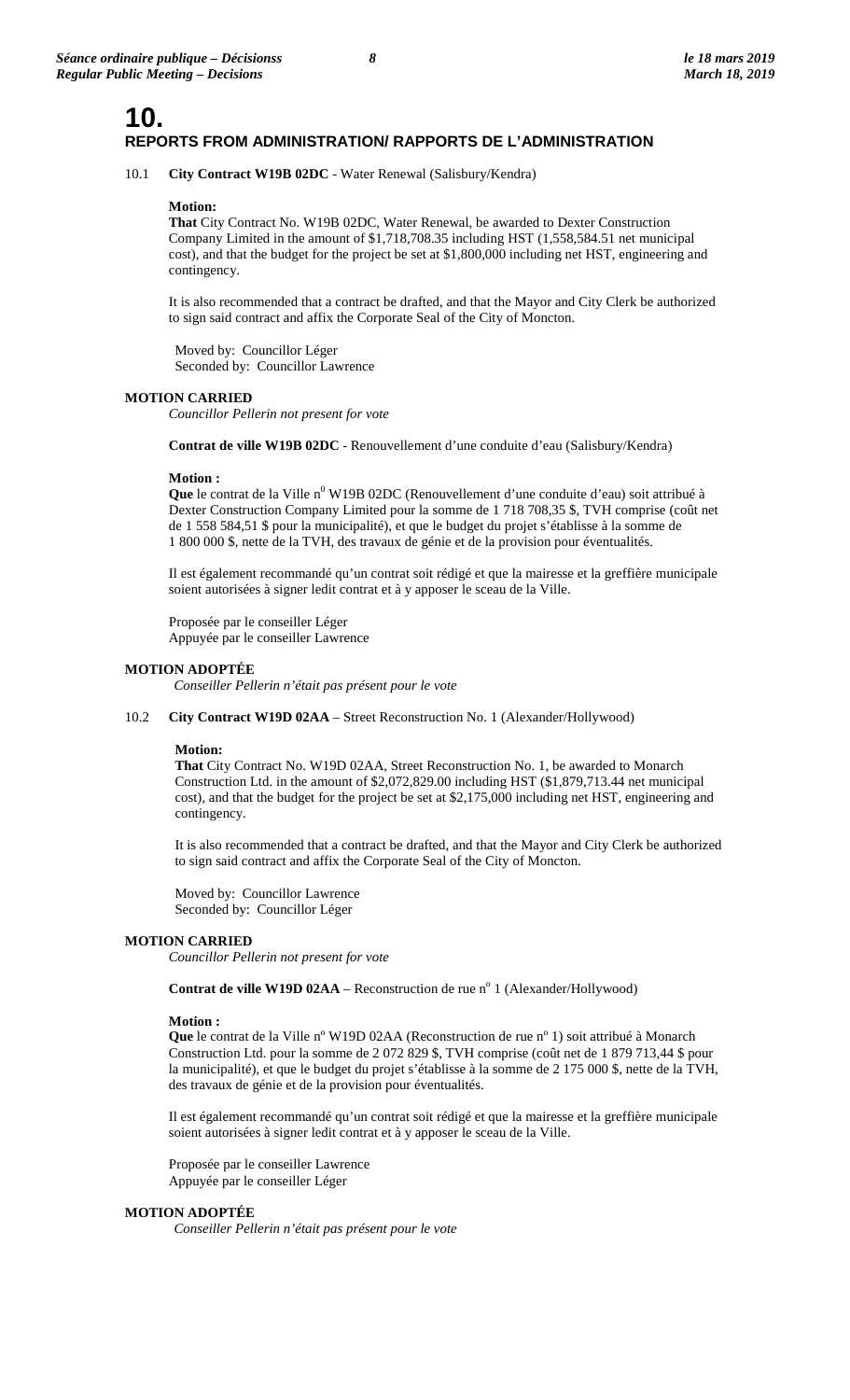#### 10.3 **City Contract W19D 05DA** – Street Reconstruction No. 2 (Jubilee/Washington)

#### **Motion:**

- 1. **That** City Contract No. W19D 05DA, Street Reconstruction No. 2, be awarded to Birch Hill Construction Limited in the amount of \$826,226.13 including HST (\$749,250.59 net municipal cost), and that the budget for the project be set at \$1,000,000.00 including net HST, utility relocation, engineering and contingency.
- 2. It is also recommended that a contract be drafted, and that the Mayor and City Clerk be authorized to sign said contract and affix the Corporate Seal of the City of Moncton.

Moved by: Deputy Mayor Turner Seconded by: Councillor Edgett

## **MOTION CARRIED**

*Councillor Pellerin not present for vote*

**Contrat de ville W19D 05DA** Reconstruction de rue  $n^{\circ}$  2 (Jubilee/Washington)

#### **Motion :**

- 1. **Que** le contrat de la Ville n<sup>o</sup> W19D 05DA (Reconstruction de rue n<sup>o</sup> 2) soit attribué à Birch Hill Construction Limited pour la somme de 826 226,13 \$, TVH comprise (coût net de 749 250,59 \$ pour la municipalité), et que le budget de ce projet s'établisse à la somme de 1 000 000 \$, nette de la TVH, du déplacement des services publics, des travaux de génie et de la provision pour éventualités.
- 2. Il est également recommandé qu'un contrat soit rédigé et que la mairesse et la greffière municipale soient autorisées à signer ledit contrat et à y apposer le sceau de la Ville.

Proposée par le maire adjoint Turner Appuyée par la conseillère Edgett

#### **MOTION ADOPTÉE**

*Conseiller Pellerin n'était pas présent pour le vote*

10.4 City **Contract W19D 05BC**– Street Resurfacing No. 1 (Various Locations)

#### **Motion:**

**That** City Contract No. W19D 05BC, Street Resurfacing No. 1, be awarded to Dexter Construction Company Limited in the amount of \$1,881,915.20 including HST (\$1,706,586.16 net municipal cost), and that the budget for the project be set at \$1,950,000 including net HST, engineering, utility relocation costs and contingency.

It is also recommended that a contract be drafted, and that the Mayor and City Clerk be authorized to sign said contract and affix the Corporate Seal of the City of Moncton

Moved by: Councillor Léger Seconded by: Councillor Lawrence

#### **MOTION CARRIED**

*Councillor Pellerin not present for vote*

**Contrat de ville W19D 05BC** –Resurfaçage de rues nº 1 (Diverses rues)

#### **Motion :**

Que le contrat de la Ville n<sup>o</sup> W19D 05BC (Resurfaçage de rues n<sup>o</sup> 1) soit attribué à Dexter Construction Company Limited pour la somme de 1 881 915,20 \$, TVH comprise (coût net de 1 706 586,16 \$ pour la municipalité), et que le budget du projet s'établisse à la somme de 1 950 000 \$, nette de la TVH, des travaux de génie, du déplacement des services publics et de la provision pour éventualités.

Il est également recommandé qu'un contrat soit rédigé et que la mairesse et la greffière municipale soient autorisées à signer ledit contrat et à y apposer le sceau de la Ville.

Proposée par le conseiller Léger Appuyée par le conseiller Lawrence

#### **MOTION ADOPTÉE**

*Conseiller Pellerin n'était pas présent pour le vote*

## 10.5 City **Contract W19D 05CA** – Street Resurfacing No. 2 (Various Locations)

1. That City Contract No. W19D 05CA, Street Resurfacing No. 2, be awarded to MacDonald Paving and Construction Limited in the amount of \$1,551,655.90 including HST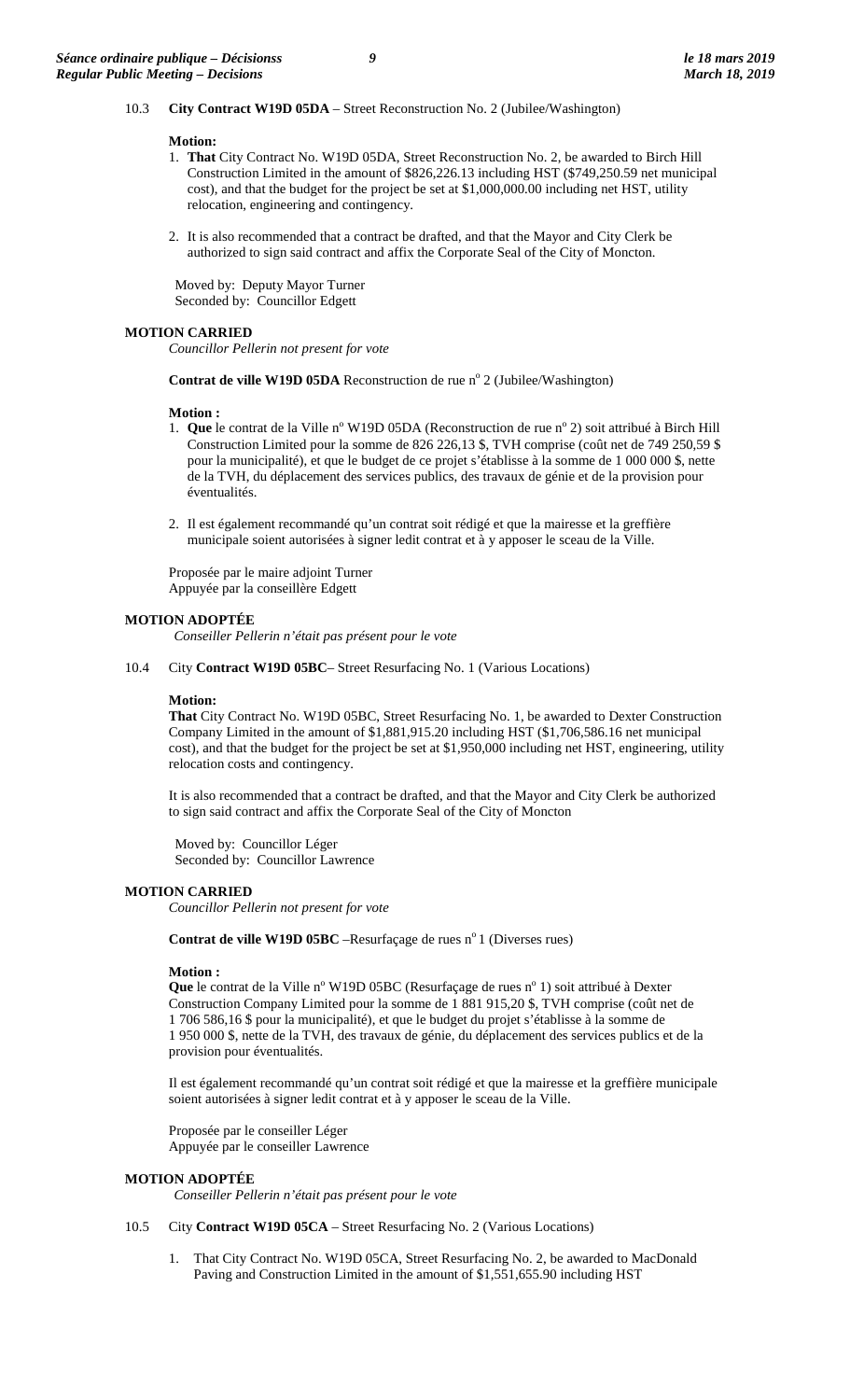(\$1,407,095.54 net municipal cost), and that the budget for the project be set at \$1,600,000 including net HST, engineering and contingency.

2. It is also recommended that a contract be drafted, and that the Mayor and City Clerk be authorized to sign said contract and affix the Corporate Seal of the City of Moncton.

Moved by: Councillor Lawrence Seconded by: Councillor Léger

## **MOTION CARRIED**

*Councillor Pellerin not present for vote*

**Contrat de ville W19D 05CA** – Resurfaçage de rues  $n^{\circ}$  2 (Diverses rues)

- 1. Que le contrat de la Ville n° W19D 05CA (Resurfaçage de rues n° 2) soit attribué à MacDonald Paving and Construction Limited pour la somme de 1 551 655,90 \$, TVH comprise (coût net de 1 407 095,54 \$ pour la municipalité), et que le budget du projet s'établisse à la somme de 1 600 000 \$, nette de la TVH, des travaux de génie et de la provision pour éventualités.
- 2. Il est également recommandé qu'un contrat soit rédigé et que la mairesse et la greffière municipale soient autorisées à signer ledit contrat et à y apposer le sceau de la Ville.

Proposée par le conseiller Lawrence Appuyée par le conseiller Léger

# **MOTION ADOPTÉE**

*Conseiller Pellerin n'était pas présent pour le vote*

10.6 **City Contract W19C 03CC** – Mountain Road Storm Sewer Relief System – Phase 2

#### **Motion:**

That City Contract No. W19C 03CC, Mountain Road Storm Sewer Relief System – Phase 2, be awarded to Birch Hill Construction Ltd. in the amount of \$1,284,780.58 including HST (\$1,165,083.71 net municipal cost), and that the budget for the project be set at \$1,350,000 including net HST, engineering, utility relocation costs and contingency.

It is also recommended that a contract be drafted, and that the Mayor and City Clerk be authorized to sign said contract and affix the Corporate Seal of the City of Moncton.

Moved by: Deputy Mayor Turner Seconded by: Councillor Boudreau

## **MOTION CARRIED**

*Councillor Pellerin not present for vote*

**Contrat de ville W19C 03CC** – Réseau de décharge des eaux pluviales du ch. Mountain– Phase 2

#### **Motion :**

Que le contrat de la Ville nº W19C 03CC (Réseau de décharge des eaux pluviales du chemin Mountain – Phase 2) soit attribué à Birch Hill Construction Ltd. pour la somme de 1 284 780,58 \$, TVH comprise (coût net de 1 165 083,71 \$ pour la municipalité), et que le budget de projet s'établisse à la somme de 1 350 000 \$, nette de la TVH, des travaux de génie, des frais de déplacement des services publics et de la provision pour éventualités.

Il est également recommandé qu'un contrat soit rédigé et que la mairesse et la greffière municipale soient autorisées à signer ledit contrat et à y apposer le sceau de la Ville.

Proposée par le maire adjoint Turner Appuyée par le conseiller Boudreau

# **MOTION ADOPTÉE**

*Conseiller Pellerin n'était pas présent pour le vote*

# **11.**

# **READING OF BY-LAWS/ LECTURE D'ARRÊTÉS MUNICIPAUX**

11.1 A By-Law in Amendment of a By-Law Relating to the Adoption of the City of Moncton Municipal Plan, being By-Law # Z-113.26 – Pleasant Street – *First Reading (subject to approval of item 7.1)*

Arrêté portant modification de l'Arrêté concernant l'adoption du Plan municipal de la Ville de Moncton, soit l'Arrêté Z-113.26 – rue Pleasant – *Première lecture (sous réserve de l'approbation du point 7.1)*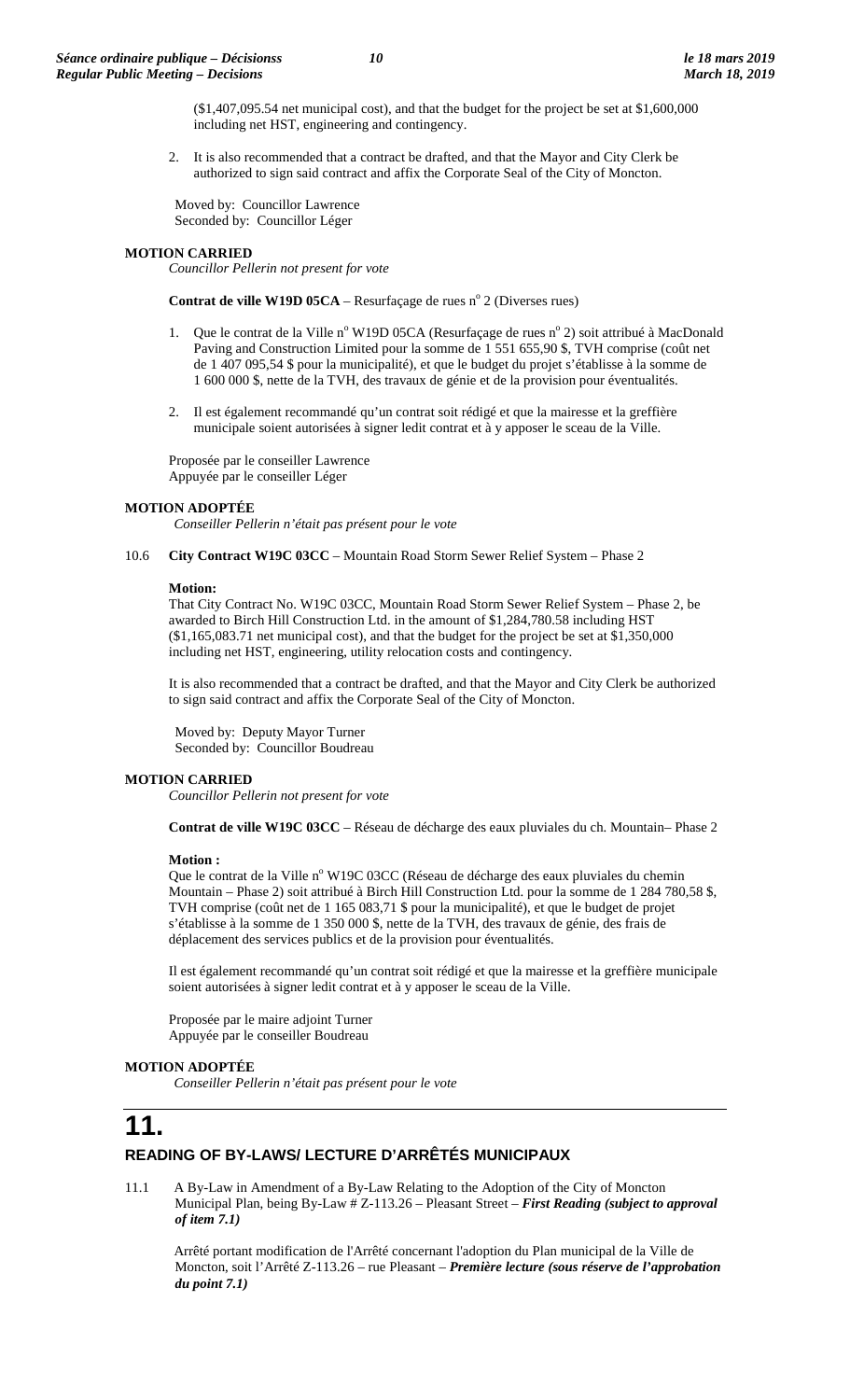11.2 A By-Law in Amendment of the City of Moncton Zoning By-Law, being By-Law Z-213.65 – Pleasant Street – *First Reading (subject to approval of item 7.1)*

Arrêté portant modification de l'Arrêté de zonage de la Ville de Moncton, soit l'Arrêté Z-213.65 – rue Pleasant – *Première lecture (sous réserve de l'approbation du point 7.1)*

11.3 A By-Law in Amendment of the City of Moncton Zoning By-Law, being By-Law Z-213.63 – 132 McLaughlin Drive – *Second and Third Readings (subject to approval item 7.2)*

**Motion:** I would move that 2<sup>nd</sup> Reading be given to By-Law Z-213.63.

Moved by : Councillor Léger

**Motion:** I would move that 3<sup>rd</sup> reading be given and that by-law Z-213.63 be ordained and passed and the Mayor and City Clerk be authorized to affix the corporate seal thereto.

Moved by : Deputy Mayor Turner Seconded by : Councillor Léger

## **MOTION CARRIED**

*Councillor Pellerin not present for vote*

Arrêté portant modification de l'Arrêté de zonage de la Ville de Moncton, soit l'Arrêté Z-213.63 – 132, promenade McLaughlin – *Deuxième et troisième lectures (sous réserve de l'approbation du point 7.2)*

**Motion** : Je propose que l'on procède à la deuxième lecture de l'arrêté Z-213.63.

Proposée par le conseiller Léger

**Motion :** Je propose que l'on procède à la troisième lecture de l'arrêté Z-213.63 décrété et adopté, et que la mairesse et la greffière municipale soient autorisées à le signer et à y apposer le sceau de la Ville de Moncton.

Proposée par le maire adjoint Turner Appuyée par le conseiller Léger

# **MOTION ADOPTÉE**

*Conseiller Pellerin n'était pas présent pour le vote*

11.4 A By-Law in Amendment of the City of Moncton Zoning By-Law, being By-Law Z-213.64 – YMCA Moncton North Community Centre Rezoning – *Second and Third Readings (subject to approval item 7.3)*

**Motion:** I would move that 2<sup>nd</sup> Reading be given to By-Law Z-213.64.

Moved by : Councillor Hicks

**Motion:** I would move that 3<sup>rd</sup> reading be given and that by-law Z-213.64 be ordained and passed and the Mayor and City Clerk be authorized to affix the corporate seal thereto.

Moved by : Deputy Mayor Turner Seconded by : Councillor Edgett

#### **MOTION CARRIED**

*Councillor Pellerin not present for vote*

Arrêté portant modification de l'Arrêté de zonage de la Ville de Moncton, soit l'Arrêté Z-213.64 – Rezonage pour le Centre communautaire du quartier nord (YMCA) – *Deuxième et troisième lectures (sous réserve de l'approbation du point 7.3)*

**Motion** : Je propose que l'on procède à la deuxième lecture de l'arrêté Z-213.64.

Proposée par le conseiller Hicks

#### **MOTION ADOPTÉE**

*Conseiller Pellerin n'était pas présent pour le vote*

**Motion :** Je propose que l'on procède à la troisième lecture de l'arrêté Z-213.64 décrété et adopté, et que la mairesse et la greffière municipale soient autorisées à le signer et à y apposer le sceau de la Ville de Moncton.

Proposée par le maire adjoint Turner Appuyée par la conseillère Edgett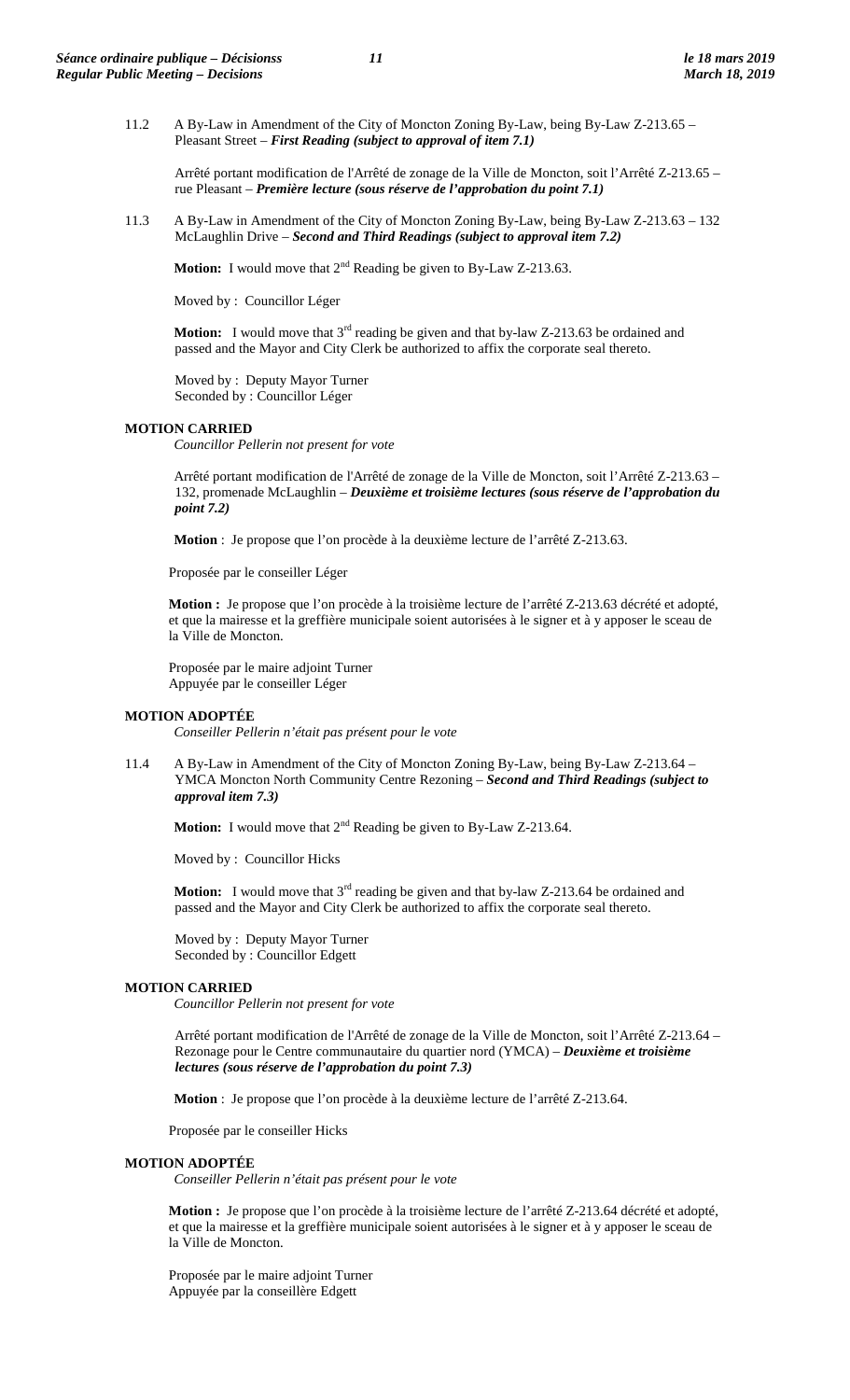*Conseiller Pellerin n'était pas présent pour le vote*

# **12. NOTICES MOTIONS AND RESOLUTIONS/ AVIS DE MOTIONS ET RÉSOLUTIONS**

12.1 **Notice of Motion** – Climate Emergency Resolution

**WHEREAS**, it is well established that climate warming is causing significant disruptions to the world's climatic systems, increasing the frequency of extreme weather events and posing other significant risks, such as drought, forest fires and rising sea levels, and that these disruptions in our climate pose immediate threats to our natural environment, our health, our jobs and economy, and,

**WHEREAS**, climate impacts are already causing devastation, loss of life and destroying vital ecosystems, and,

**WHEREAS**, global average temperature, atmospheric greenhouse gases, and ocean acidity are already at dangerous levels, and,

**WHEREAS**, Local governments are essential to the successful implementation of the urgent measures required to limit the global climate crisis, and,

**WHEREAS**, Local governments around the world are taking new actions to avoid the worst impacts of climate breakdown and calling on senior levels of government for a more urgent, emergency response, and,

**WHEREAS**, 290 Canadian cities, towns, and local service districts, have recently formally declared a Climate Emergency in their respective communities, in light of the dire warnings emanating from the Paris Agreement, the United Nations, and various Global Conferences, and,

**WHEREAS**, the City of Moncton has been taking action on sustainability, which is one of the city's Core Values, and has as a Pillar of our Mission as a city, the Environment and the proactive stewardship of such environment, thus setting a solid foundation for ramping up ambition and action to meet the moral and scientific urgency of climate disruption.

## **THEREFORE BE IT RESOLVED**

That Moncton City Council declare a Climate Emergency.

That Council recognize the breakdown of the stable climate and sea and river levels under which human civilization developed constitutes an emergency for the City of Moncton.

THAT Council direct staff to report back by May 1, 2020 on opportunities to:

- i. Increase ambition and/or accelerate timelines for existing actions under the City's Climate Adaptation Strategy;
- ii. Add new actions that would help the City achieve its targets;
- iii. incorporate into the City's climate targets and actions the need to achieve net zero carbon emissions before 2050 and net negative carbon emissions in the second half of the century; and

That Council call upon our Federal and Provincial governments to support the City of Moncton in its efforts to deal with the said Climate Emergency, and to do what is necessary and required now to create a safe and liveable future for our generation and those that may come in the future.

Moved by: Councillor Boudreau

**Avis de motion** – Résolution relative à l'urgence climatique

**ATTENDU QU'il** est bien établi que le réchauffement climatique cause d'importants dérèglements dans les systèmes climatiques mondiaux, ce qui augmente la fréquence de phénomènes météorologiques extrêmes et comporte d'autres risques importants comme la sécheresse, les incendies de forêt et la hausse du niveau de la mer, et que ces dérèglements climatiques font peser des menaces immédiates sur notre environnement naturel, notre santé, nos emplois et notre économie;

**ATTENDU QUE** les répercussions climatiques causent déjà la dévastation, en plus de faucher des vies et de détruire les écosystèmes essentiels;

**ATTENDU QUE** les températures moyennes, les gaz à effet de serre dans l'atmosphère et l'acidité des océans se situent déjà à des niveaux dangereux;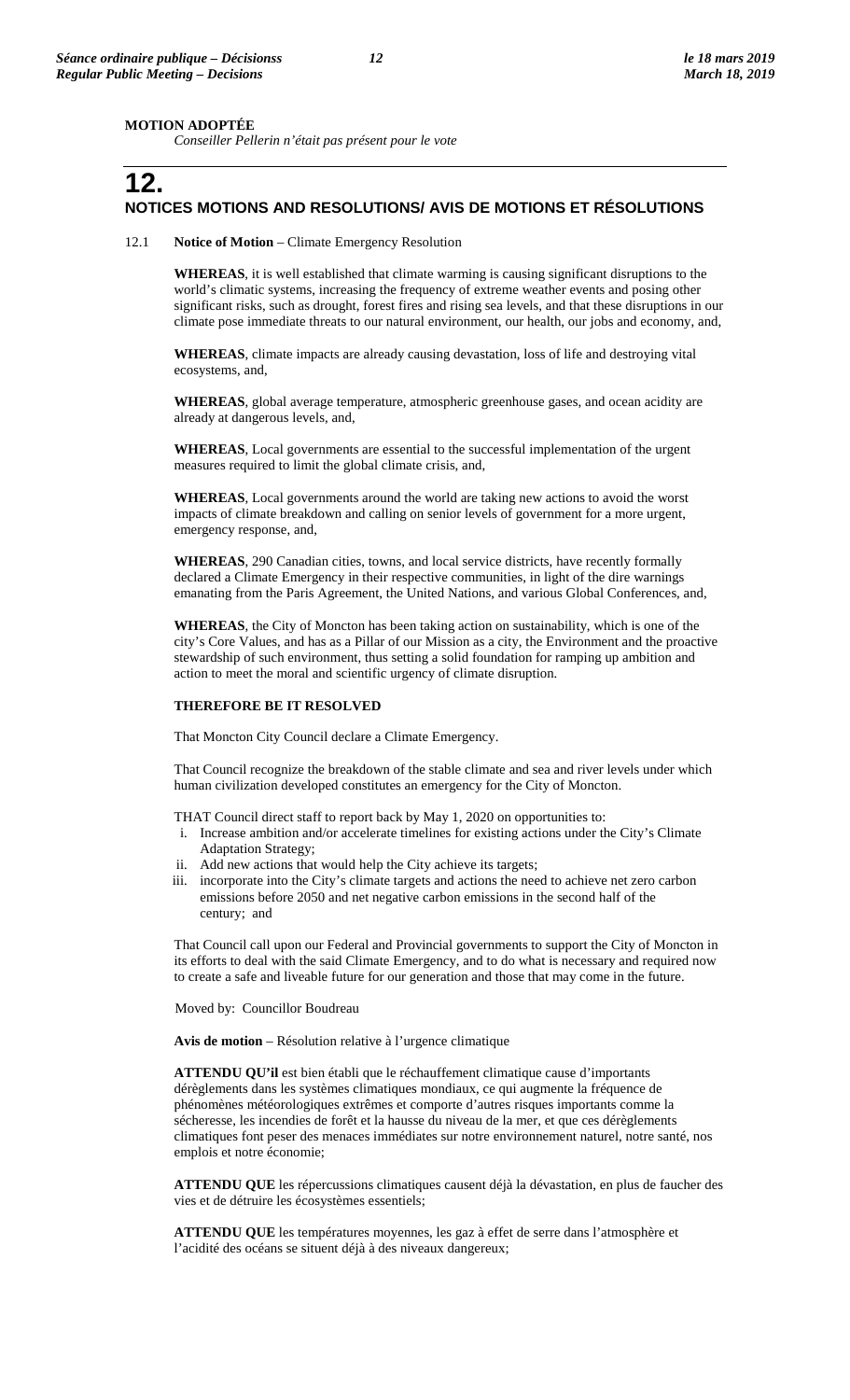**ATTENDU QUE** les administrations locales sont les piliers du succès de la mise en œuvre des mesures urgentes à adopter pour limiter la crise climatique mondiale;

**ATTENDU QUE** partout dans le monde, les administrations locales prennent de nouvelles mesures pour éviter les pires répercussions des dérèglements climatiques et réclament, de la part des instances supérieures de l'État, une intervention plus urgente;

**ATTENDU QUE** 290 villes, villages et districts de services locaux au Canada ont récemment déclaré officiellement une urgence climatique dans leurs différentes collectivités, à la lumière des sérieuses mises en garde lancées dans le cadre de l'Accord de Paris, par l'Organisation des Nations Unies et dans différentes conférences mondiales;

**ATTENDU QUE** la Ville de Moncton intervient pour assurer la durabilité, qui est l'une des valeurs essentielles de la Ville, et que l'environnement et sa régie proactive constituent des éléments primordiaux de sa mission comme municipalité, ce qui permet de compter sur des assises solides pour relever les ambitions et les interventions afin de répondre à l'urgence morale et scientifique des dérèglements climatiques;

#### **IL EST PAR CONSÉQUENT RÉSOLU :**

Que le Conseil municipal de Moncton déclare une urgence climatique;

Que le Conseil municipal reconnaisse que les dérèglements de la stabilité du climat et du niveau de la mer et des cours d'eau grâce auxquels la civilisation humaine s'est développée constituent une urgence pour la Ville de Moncton;

QUE le Conseil donne pour consigne au personnel de lui présenter, le 1<sup>er</sup> mai 2020, un rapport sur les possibilités :

i. de relever les ambitions ou d'accélérer les délais des interventions existantes dans le cadre de la Stratégie d'adaptation aux changements climatiques de la Ville;

ii. de prévoir de nouvelles interventions permettant à la Ville d'atteindre ses objectifs; Proposée par le conseiller Boudreau

- 12.2 **Resolution** By-Law Enforcement Officers Krista McIntosh, Claire Saulnier and Mike McKendrick
	- WHEREAS pursuant to Section 14 of the **Police Act**, S.N.B., Chap. P-9.2, Council is authorized to appoint By-Law Enforcement Officers; and
	- **WHEREAS** Council has approved the use of the Canadian Corps of Commissionaires to enforce its By-Laws; and

**NOW THEREFORE BE IT RESOLVED THAT Krista McIntosh, Claire Saulnier and Mike McKendrick** be hereby appointed By-Law Enforcement Officers for the City of Moncton, and are hereby authorized to enforce all of the municipality's by-laws and to take such action or issue such tickets as may deem to be necessary to enforce any provisions of any such by-laws.

Moved by: Councillor Léger Seconded by: Councillor Turner

## **MOTION CARRIED**

*Councillor Pellerin not present for vote*

**Résolution** – Nomination d'agents d'exécution des arrêtés – Krista McIntosh, Claire Saulnier et Mike McKendrick

**ATTENDU QUE** conformément à l'article 14 de la *Loi sur la police*, L.R.N.-B., chap. P-9.2, le Conseil est autorisé à nommer des agents d'exécution des arrêtés municipaux;

**ATTENDU QUE** le Conseil a approuvé le recours au Corps canadien des commissionnaires pour faire appliquer ses arrêtés;

**IL EST PAR CONSÉQUENT RÉSOLU QUE Krista McIntosh, Claire Saulnier et Mike McKendrick** soient par les présentes nommés agents d'exécution des arrêtés municipaux pour la Ville de Moncton et qu'ils soient autorisés à appliquer tous les arrêtés municipaux et à prendre les mesures ou à signifier les billets de contravention qu'ils jugent nécessaires pour l'application de toutes les dispositions de ces arrêtés.

Proposée par le conseiller Léger Appuyée par le conseiller Turner

## **MOTION ADOPTÉE**

*Conseiller Pellerin n'était pas présent pour le vote*